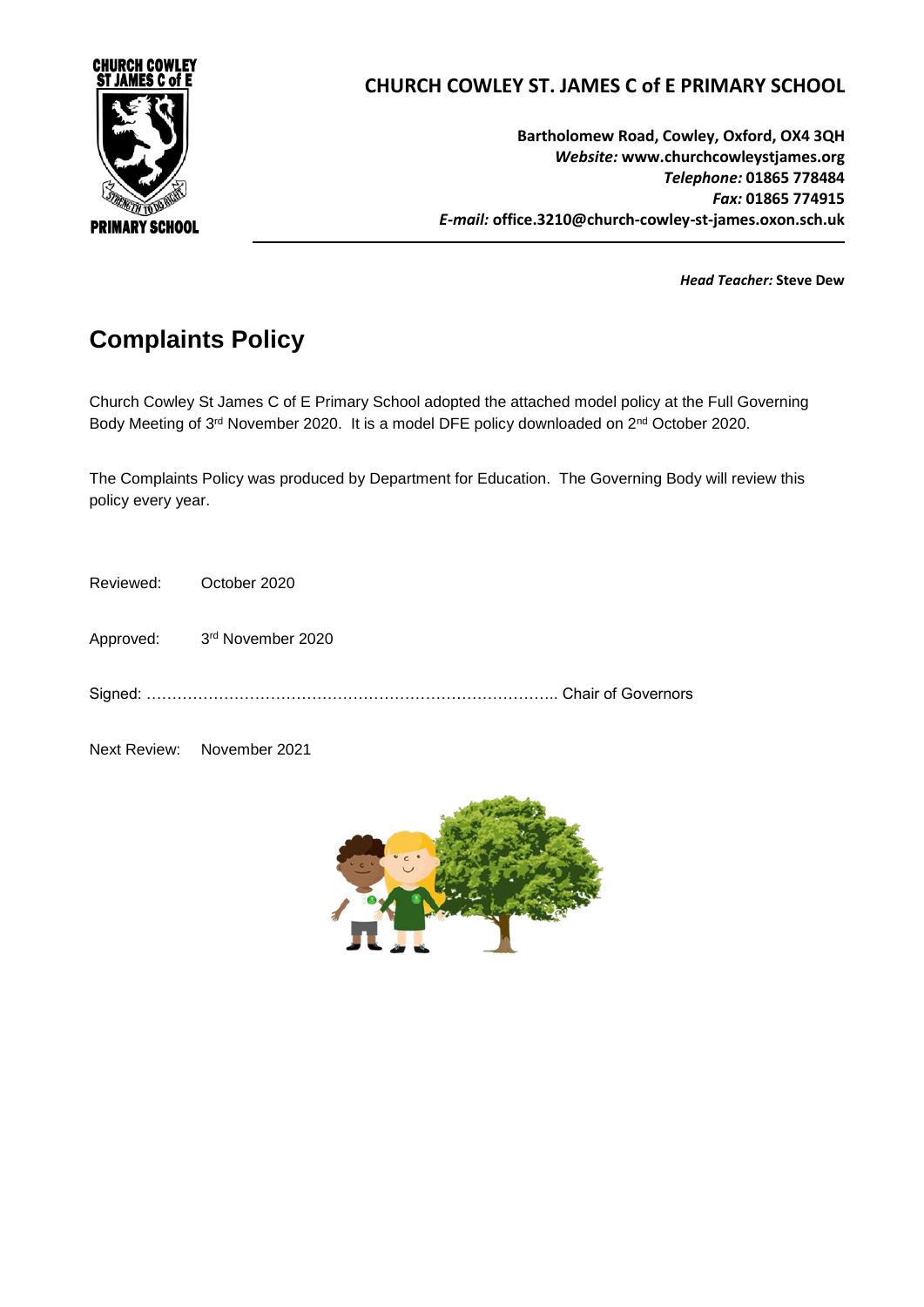### **COMPLAINTS POLICY**

### WHO CAN MAKE A COMPI AINT?

This complaints procedure is not limited to parents or carers of children that are registered at the school. Any person, including members of the public, may make a complaint to Church Cowley St James Primary School about any provision of facilities or services that we provide. Unless complaints are dealt with under separate statutory procedures (such as appeals relating to exclusions or admissions), we will use this complaints procedure.

### THE DIFFERENCE BETWEEN A CONCERN AND A COMPLAINT

A concern may be defined as '*an expression of worry or doubt over an issue considered to be important for which reassurances are sought'*.

A complaint may be defined as '*an expression of dissatisfaction however made, about actions taken or a lack of action*'.

It is in everyone's interest that concerns and complaints are resolved at the earliest possible stage. Many issues can be resolved informally, without the need to use the formal stages of the complaints procedure. Church Cowley St James Primary School takes concerns seriously and will make every effort to resolve the matter as quickly as possible.

If you have difficulty discussing a concern with a particular member of staff, we will respect your views. In these cases, Kerry Lenton, School Business Manager, will refer you to another staff member. Similarly, if the member of staff directly involved feels unable to deal with a concern, Kerry Lenton will refer you to another staff member. The member of staff may be more senior but does not have to be. The ability to consider the concern objectively and impartially is more important.

We understand however, that there are occasions when people would like to raise their concerns formally. In this case, Steve Dew will attempt to resolve the issue internally, through the stages outlined within this complaints procedure.

### HOW TO RAISE A CONCERN OR MAKE A COMPLAINT

A concern or complaint can be made in person, in writing or by telephone. They may also be made by a third party acting on behalf on a complainant, as long as they have appropriate consent to do so.

Concerns should be raised with either the class teacher or headteacher. If the issue remains unresolved, the next step is to make a formal complaint.

Complainants should not approach individual governors to raise concerns or complaints. They have no power to act on an individual basis and it may also prevent them from considering complaints at Stage 2 of the procedure.

Complaints against school staff (except the headteacher) should be made in the first instance, to Steve Dew via Kerry Lenton, in the school office, klenton@church-cowley-st-james.oxon.sch.uk*.* Please mark them as Private and Confidential.

Complaints that involve or are about the headteacher should be addressed to James Rogers (the Chair of Governors), via Kerry Lenton, in the school office klenton@church-cowley-st-james.oxon.sch.uk. Please mark them as Private and Confidential.

Complaints about the Chair of Governors, any individual governor or the whole governing body should be addressed to the Clerk to the Governing Body via Kerry Lenton in the school office, klenton@church-cowleyst-james.oxon.sch.uk the school office. Please mark them as Private and Confidential.

For ease of use, a template complaint form is included at the end of this procedure. If you require help in completing the form, please contact the school office. You can also ask third party organisations like the Citizens Advice to help you.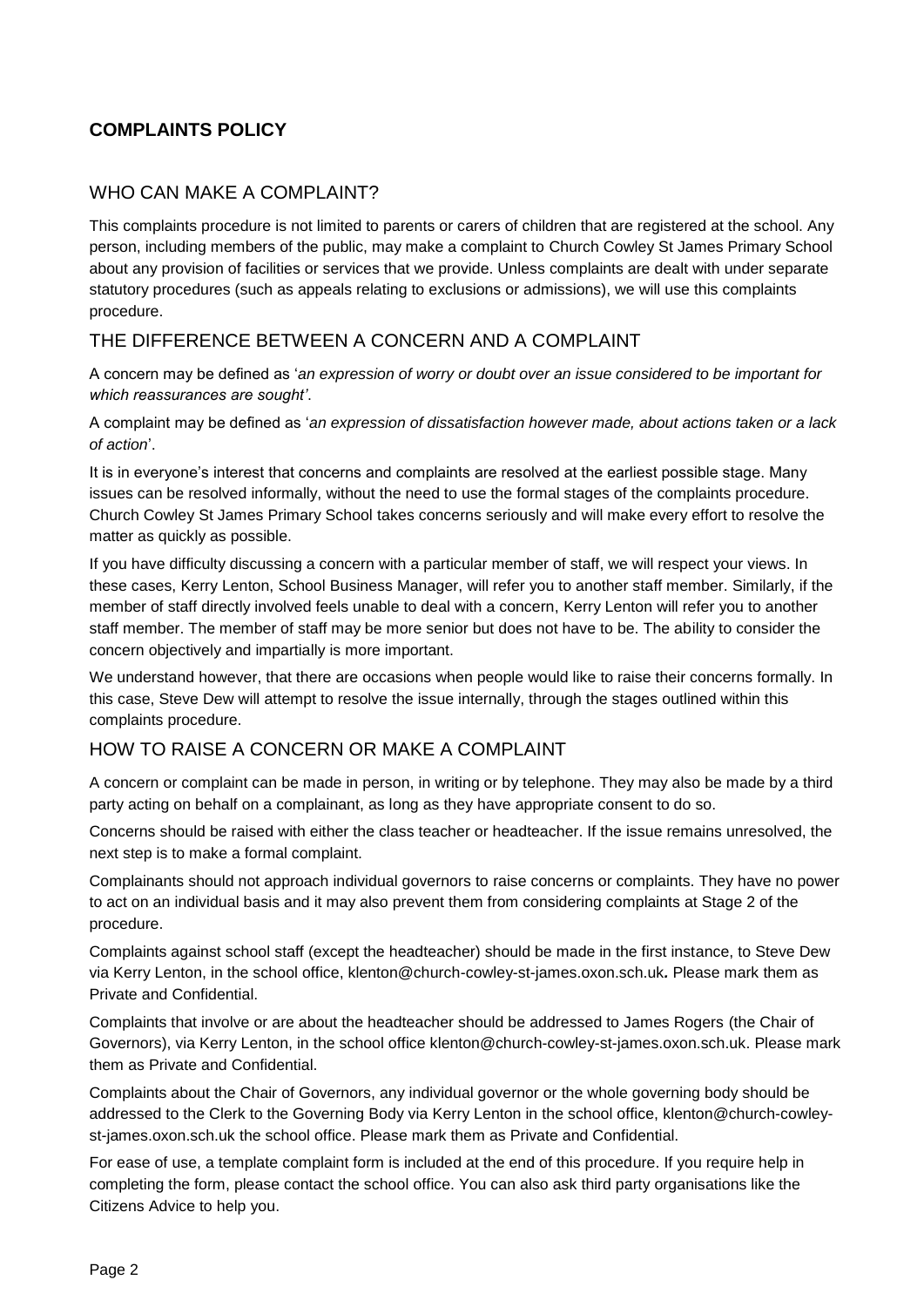In accordance with equality law, we will consider making reasonable adjustments if required, to enable complainants to access and complete this complaints procedure. For instance, providing information in alternative formats, assisting complainants in raising a formal complaint or holding meetings in accessible locations.

### ANONYMOUS COMPLAINTS

We will not normally investigate anonymous complaints. However, the headteacher or Chair of Governors, if appropriate, will determine whether the complaint warrants an investigation.

### TIME SCALES

You must raise the complaint within three months of the incident or, where a series of associated incidents have occurred, within three months of the last of these incidents. We will consider complaints made outside of this time frame if exceptional circumstances apply.

### COMPLAINTS RECEIVED OUTSIDE OF TERM TIME

We will consider complaints made outside of term time to have been received on the first school day after the holiday period.

### SCOPE OF THIS COMPLAINTS PROCEDURE

This procedure covers all complaints about any provision of community facilities or services by <School Name>, other than complaints that are dealt with under other statutory procedures, including those listed below.

| <b>Exceptions</b> |                                    | Who to contact                                                 |
|-------------------|------------------------------------|----------------------------------------------------------------|
| $\bullet$         | Admissions to schools              | Concerns about admissions, statutory assessments of Special    |
| $\bullet$         | Statutory assessments of Special   | Educational Needs, or school re-organisation proposals should  |
|                   | <b>Educational Needs</b>           | be raised with Oxfordshire County Council.                     |
| $\bullet$         | School re-organisation proposals   |                                                                |
| $\bullet$         | Matters likely to require a Child  | Complaints about child protection matters are handled under    |
|                   | Protection Investigation           | our child protection and safeguarding policy and in accordance |
|                   |                                    | with relevant statutory guidance.                              |
|                   |                                    | If you have serious concerns, you may wish to contact the      |
|                   |                                    | local authority designated officer (LADO) who has local        |
|                   |                                    | responsibility for safeguarding or the Multi-Agency            |
|                   |                                    | Safeguarding Hub (MASH).                                       |
|                   |                                    | 01865 810603 lado.safeguardingchildren@oxfordshire.gov.uk      |
|                   | Exclusion of children from school* | Further information about raising concerns about exclusion     |
|                   |                                    | can be found at: www.gov.uk/school-discipline-                 |
|                   |                                    | exclusions/exclusions.                                         |
|                   |                                    | *complaints about the application of the behaviour policy can  |
|                   |                                    | be made through the school's complaints procedure.             |
|                   |                                    | Behaviour & Relationships Policy November 2020.doc             |
|                   | Whistleblowing                     | We have an internal whistleblowing procedure for all our       |
|                   |                                    | employees, including temporary staff and contractors.          |
|                   |                                    | The Secretary of State for Education is the prescribed person  |
|                   |                                    | for matters relating to education for whistleblowers in        |
|                   |                                    | education who do not want to raise matters direct with their   |
|                   |                                    | employer. Referrals can be made at:                            |
|                   |                                    | www.education.gov.uk/contactus.                                |
|                   |                                    |                                                                |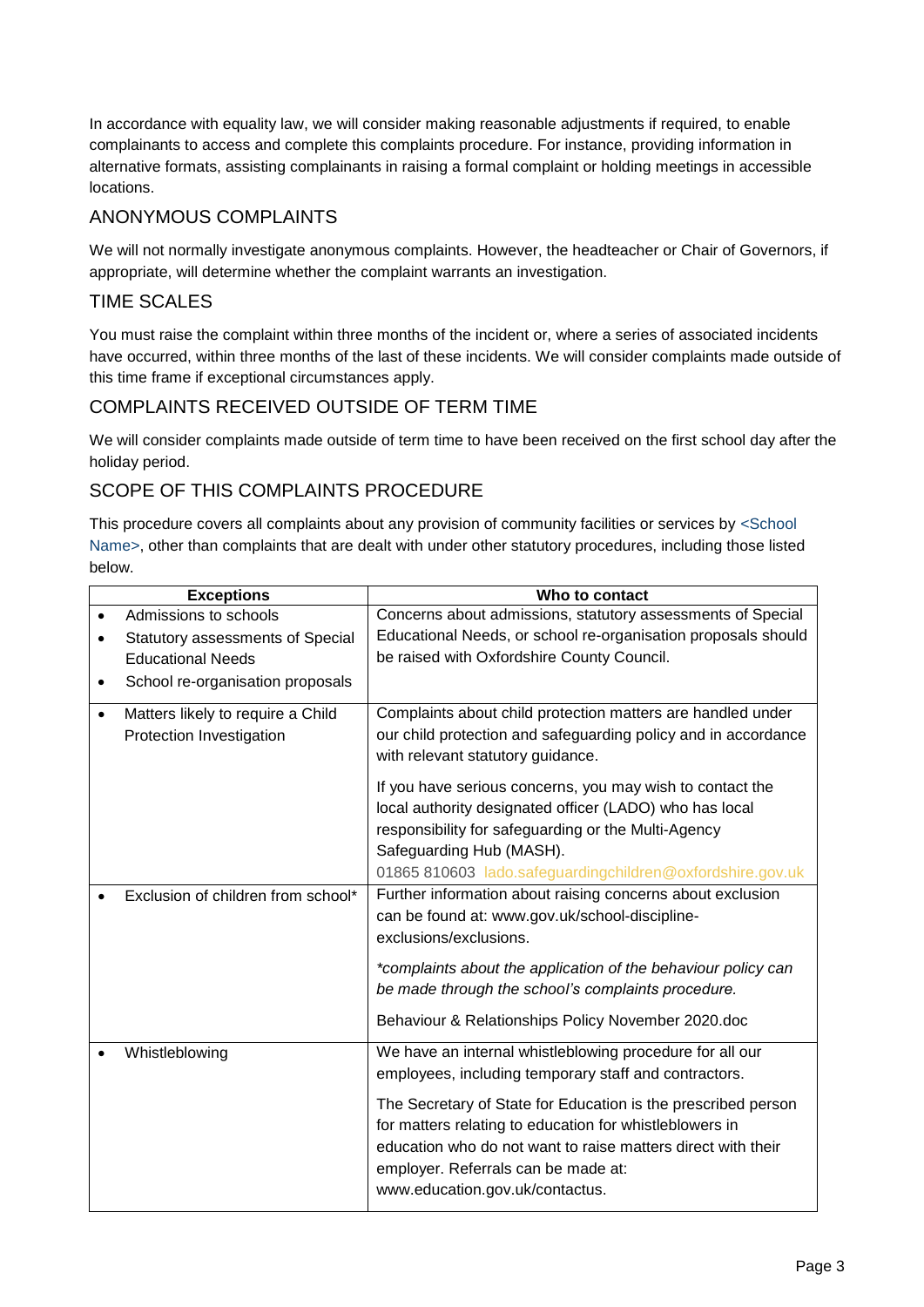|                                                                                                          | Volunteer staff who have concerns about our school should<br>complain through the school's complaints procedure. You may<br>also be able to complain direct to the LA or the Department for<br>Education (see link above), depending on the substance of<br>your complaint.                                                       |
|----------------------------------------------------------------------------------------------------------|-----------------------------------------------------------------------------------------------------------------------------------------------------------------------------------------------------------------------------------------------------------------------------------------------------------------------------------|
| • Staff grievances                                                                                       | Complaints from staff will be dealt with under the school's<br>internal grievance procedures.                                                                                                                                                                                                                                     |
| • Staff conduct                                                                                          | Complaints about staff will be dealt with under the school's<br>internal disciplinary procedures, if appropriate.<br>Complainants will not be informed of any disciplinary action<br>taken against a staff member as a result of a complaint.<br>However, the complainant will be notified that the matter is<br>being addressed. |
| Complaints about services<br>provided by other providers who<br>may use school premises or<br>facilities | Providers should have their own complaints procedure to deal<br>with complaints about service. Please contact them direct.                                                                                                                                                                                                        |
| National Curriculum - content                                                                            | Please contact the Department for Education at:<br>www.education.gov.uk/contactus                                                                                                                                                                                                                                                 |

If other bodies are investigating aspects of the complaint, for example the police, local authority (LA) safeguarding teams or Tribunals, this may impact on our ability to adhere to the timescales within this procedure or result in the procedure being suspended until those public bodies have completed their investigations.

If a complainant commences legal action against <School Name> in relation to their complaint, we will consider whether to suspend the complaints procedure in relation to their complaint until those legal proceedings have concluded.

### RESOLVING COMPLAINTS

At each stage in the procedure, Church Cowley St James Primary School wants to resolve the complaint. If appropriate, we will acknowledge that the complaint is upheld in whole or in part. In addition, we may offer one or more of the following:

- an explanation
- an admission that the situation could have been handled differently or better
- an assurance that we will try to ensure the event complained of will not recur
- an explanation of the steps that have been or will be taken to help ensure that it will not happen again and an indication of the timescales within which any changes will be made
- an undertaking to review school policies in light of the complaint
- an apology.

### WITHDRAWAL OF A COMPLAINT

If a complainant wants to withdraw their complaint, we will ask them to confirm this in writing.

#### STAGE 1

Formal complaints must be made to the headteacher (unless they are about the headteacher), via [klenton@church-cowley-st-james.oxon.sch.uk](mailto:klenton@church-cowley-st-james.oxon.sch.uk)

This may be done in person, in writing (preferably on the Complaint Form), or by telephone.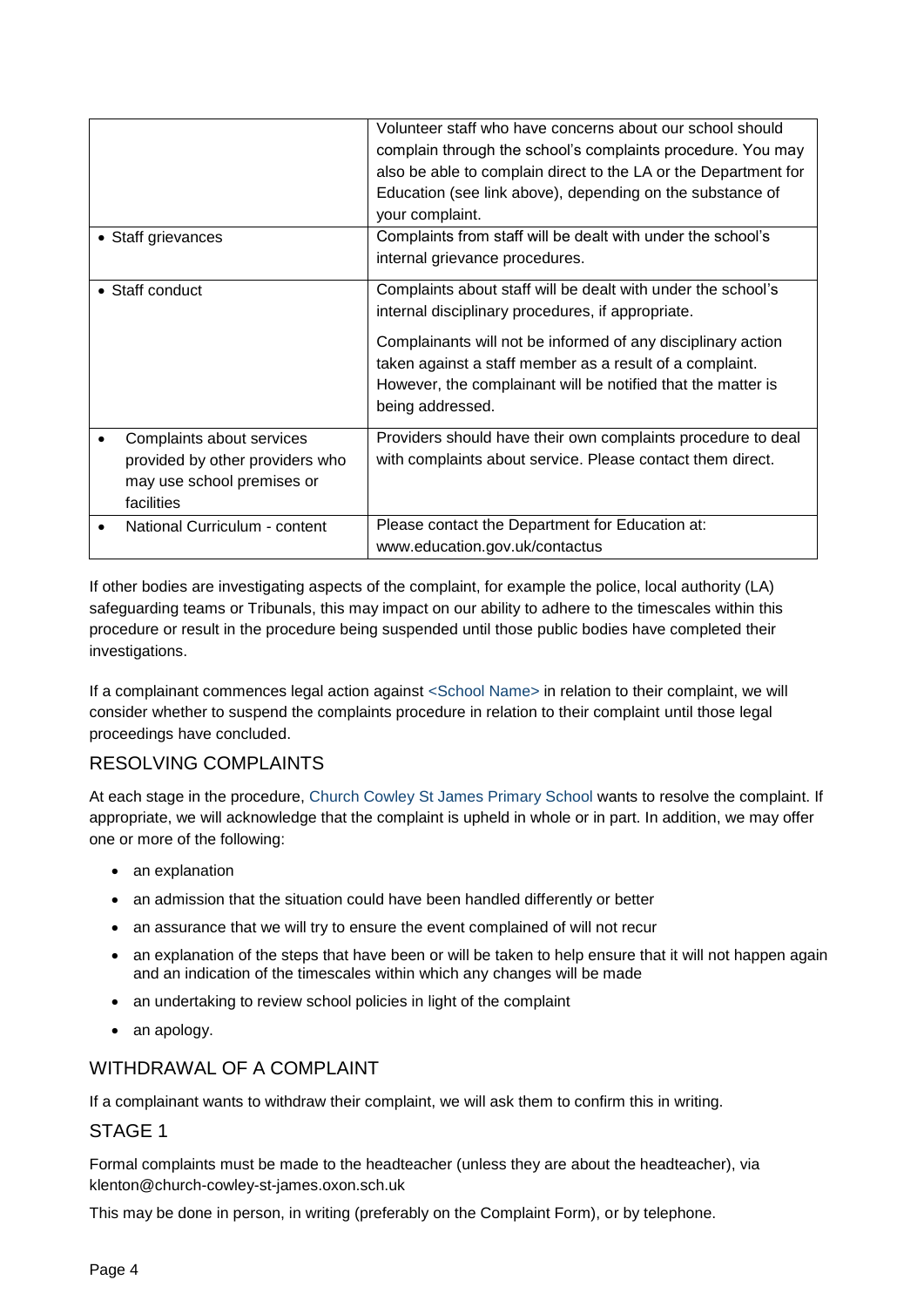The headteacher will record the date the complaint is received and will acknowledge receipt of the complaint in writing (either by letter or email) within 15 school days.

Within this response, the headteacher will seek to clarify the nature of the complaint, ask what remains unresolved and what outcome the complainant would like to see. The headteacher can consider whether a face to face meeting is the most appropriate way of doing this.

*Note: The headteacher may delegate the investigation to another member of the school's senior leadership team but not the decision to be taken.*

During the investigation, the headteacher (or investigator) will:

- if necessary, interview those involved in the matter and/or those complained of, allowing them to be accompanied if they wish
- keep a written record of any meetings/interviews in relation to their investigation.

At the conclusion of their investigation, the headteacher will provide a formal written response within 15 school days of the date of receipt of the complaint.

If the headteacher is unable to meet this deadline, they will provide the complainant with an update and revised response date.

The response will detail any actions taken to investigate the complaint and provide a full explanation of the decision made and the reason(s) for it. Where appropriate, it will include details of actions Church Cowley St James Primary School will take to resolve the complaint.

The headteacher will advise the complainant of how to escalate their complaint should they remain dissatisfied with the outcome of Stage 1.

If the complaint is about the headteacher, or a member of the governing body (including the Chair or Vice-Chair), a suitably skilled governor will be appointed to complete all the actions at Stage 1.

Complaints about the headteacher or member of the governing body must be made to the Clerk, via the school office.

If the complaint is:

- jointly about the Chair and Vice Chair or
- the entire governing body or
- the majority of the governing body

Stage 1 will be considered by an independent investigator appointed by the governing body. At the conclusion of their investigation, the independent investigator will provide a formal written response.

#### STAGE 2

If the complainant is dissatisfied with the outcome at Stage 1 and wishes to take the matter further, they can escalate the complaint to Stage 2 – a meeting with members of the governing body's complaints committee, which will be formed of the first three, impartial, governors available. This is the final stage of the complaints procedure.

A request to escalate to Stage 2 must be made to the Clerk, via klenton@church-cowley-stjames.oxon.sch.uk, within 10 school days of receipt of the Stage 1 response.

The Clerk will record the date the complaint is received and acknowledge receipt of the complaint in writing (either by letter or email) within 10 school days.

Requests received outside of this time frame will only be considered if exceptional circumstances apply.

The Clerk will write to the complainant to inform them of the date of the meeting. They will aim to convene a meeting within 10 school days of receipt of the Stage 2 request. If this is not possible, the Clerk will provide an anticipated date and keep the complainant informed.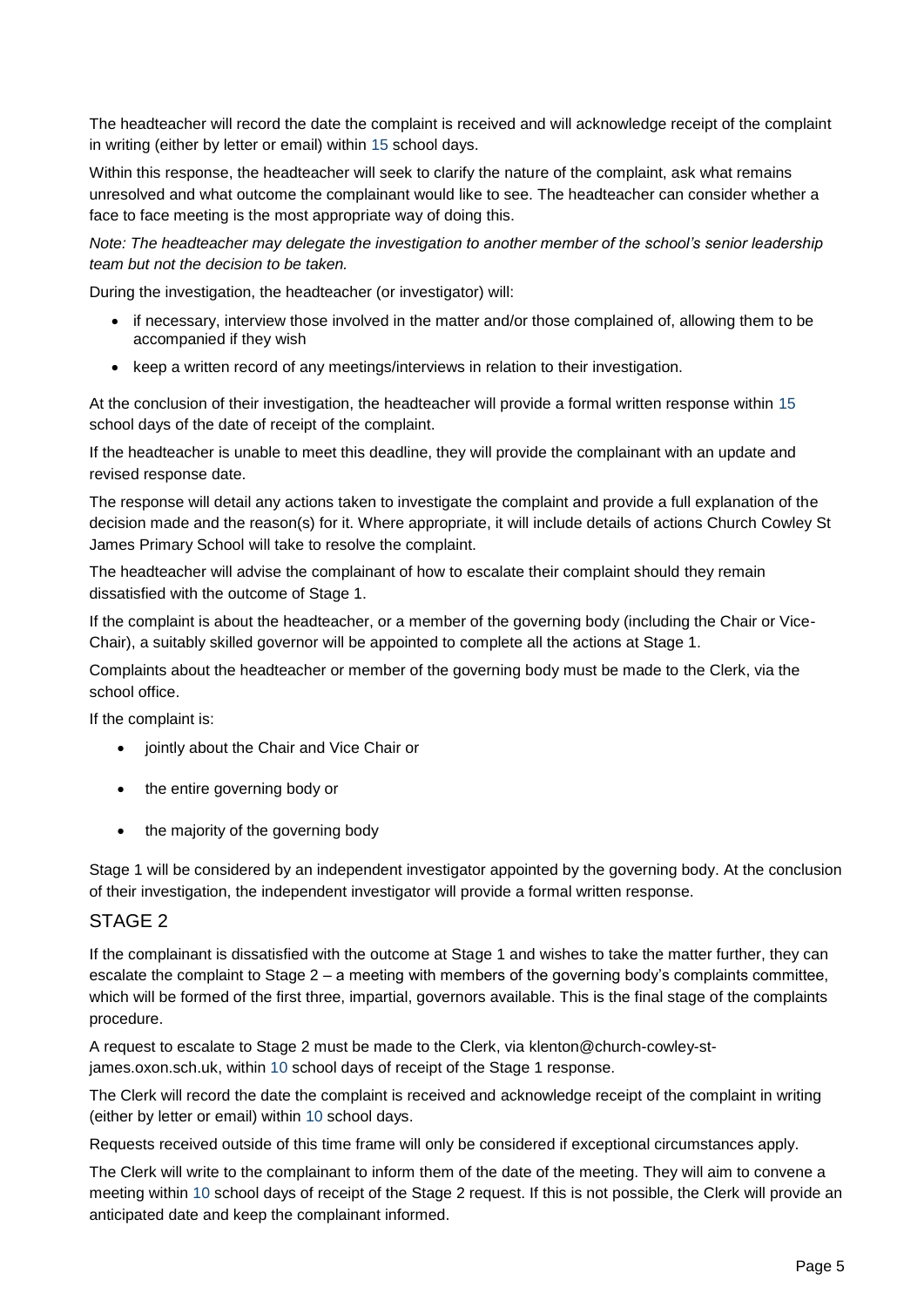If the complainant rejects the offer of three proposed dates, without good reason, the Clerk will decide when to hold the meeting. It will then proceed in the complainant's absence on the basis of written submissions from both parties.

The complaints committee will consist of at least three governors with no prior involvement or knowledge of the complaint. Prior to the meeting, they will decide amongst themselves who will act as the Chair of the Complaints Committee. If there are fewer than three governors from Church Cowley St James Primary School available, the Clerk will source any additional, independent governors through another local school or through their LA's Governor Services team, in order to make up the committee. Alternatively, an entirely independent committee may be convened to hear the complaint at Stage 2.

The committee will decide whether to deal with the complaint by inviting parties to a meeting or through written representations, but in making their decision they will be sensitive to the complainant's needs.

If the complainant is invited to attend the meeting, they may bring someone along to provide support. This can be a relative or friend. Generally, we do not encourage either party to bring legal representatives to the committee meeting. However, there may be occasions when legal representation is appropriate.

For instance, if a school employee is called as a witness in a complaint meeting, they may wish to be supported by union and/or legal representation.

*Note: Complaints about staff conduct will not generally be handled under this complaints procedure. Complainants will be advised that any staff conduct complaints will be considered under staff disciplinary procedures, if appropriate, but outcomes will not be shared with them.* 

Representatives from the media are not permitted to attend.

At least 5 school days before the meeting, the Clerk will:

- confirm and notify the complainant of the date, time and venue of the meeting, ensuring that, if the complainant is invited, the dates are convenient to all parties and that the venue and proceedings are accessible
- request copies of any further written material to be submitted to the committee at least 5 school days before the meeting.

Any written material will be circulated to all parties at least 4 school days before the date of the meeting. The committee will not normally accept, as evidence, recordings of conversations that were obtained covertly and without the informed consent of all parties being recorded.

The committee will also not review any new complaints at this stage or consider evidence unrelated to the initial complaint to be included. New complaints must be dealt with from Stage 1 of the procedure.

The meeting will be held in private. Electronic recordings of meetings or conversations are not normally permitted unless a complainant's own disability or special needs require it. Prior knowledge and consent of all parties attending must be sought before meetings or conversations take place. Consent will be recorded in any minutes taken.

The committee will consider the complaint and all the evidence presented. The committee can:

- uphold the complaint in whole or in part
- dismiss the complaint in whole or in part.

If the complaint is upheld in whole or in part, the committee will:

- decide on the appropriate action to be taken to resolve the complaint
- where appropriate, recommend changes to the school's systems or procedures to prevent similar issues in the future.

The Chair of the Committee will provide the complainant and Church Cowley St James Primary School with a full explanation of their decision and the reason(s) for it, in writing, within 5 school days.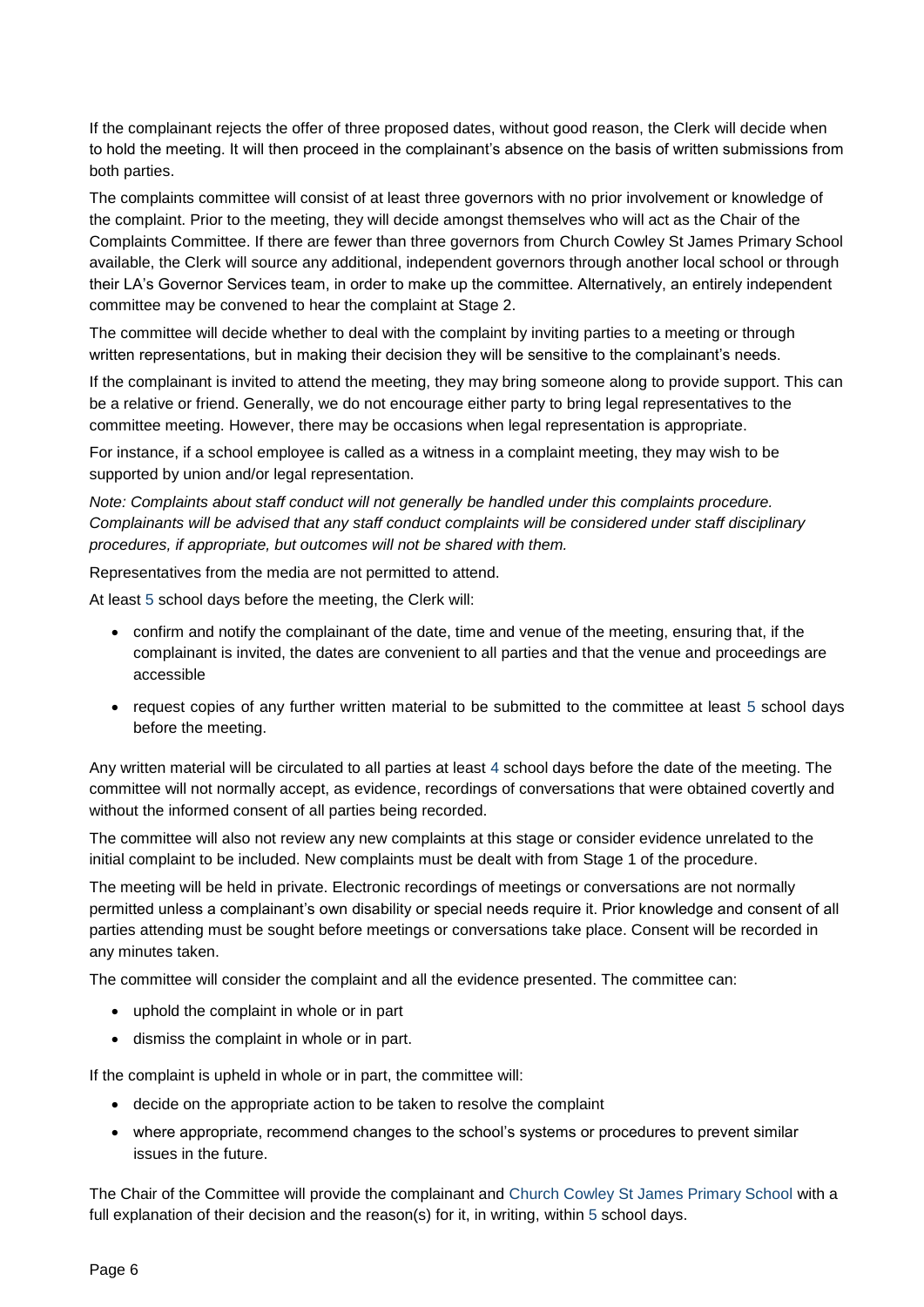The letter to the complainant will include details of how to contact the Department for Education if they are dissatisfied with the way their complaint has been handled by Church Cowley St James Primary School.

If the complaint is:

- jointly about the Chair and Vice Chair or
- the entire governing body or
- the majority of the governing body

Stage 2 will be heard by a committee of independent governors.

The response will detail any actions taken to investigate the complaint and provide a full explanation of the decision made and the reason(s) for it. Where appropriate, it will include details of actions Church Cowley St James Primary School.will take to resolve the complaint.

The response will also advise the complainant of how to escalate their complaint should they remain dissatisfied.

### NEXT STEPS

If the complainant believes the school did not handle their complaint in accordance with the published complaints procedure or they acted unlawfully or unreasonably in the exercise of their duties under education law, they can contact the Department for Education after they have completed Stage 2.

The Department for Education will not normally reinvestigate the substance of complaints or overturn any decisions made by Church Cowley St James Primary School. They will consider whether Church Cowley St James Primary School has adhered to education legislation and any statutory policies connected with the complaint.

The complainant can refer their complaint to the Department for Education online at: [www.education.gov.uk/contactus,](http://www.education.gov.uk/contactus) by telephone on: 0370 000 2288 or by writing to:

Department for Education Piccadilly Gate Store Street **Manchester** M1 2WD.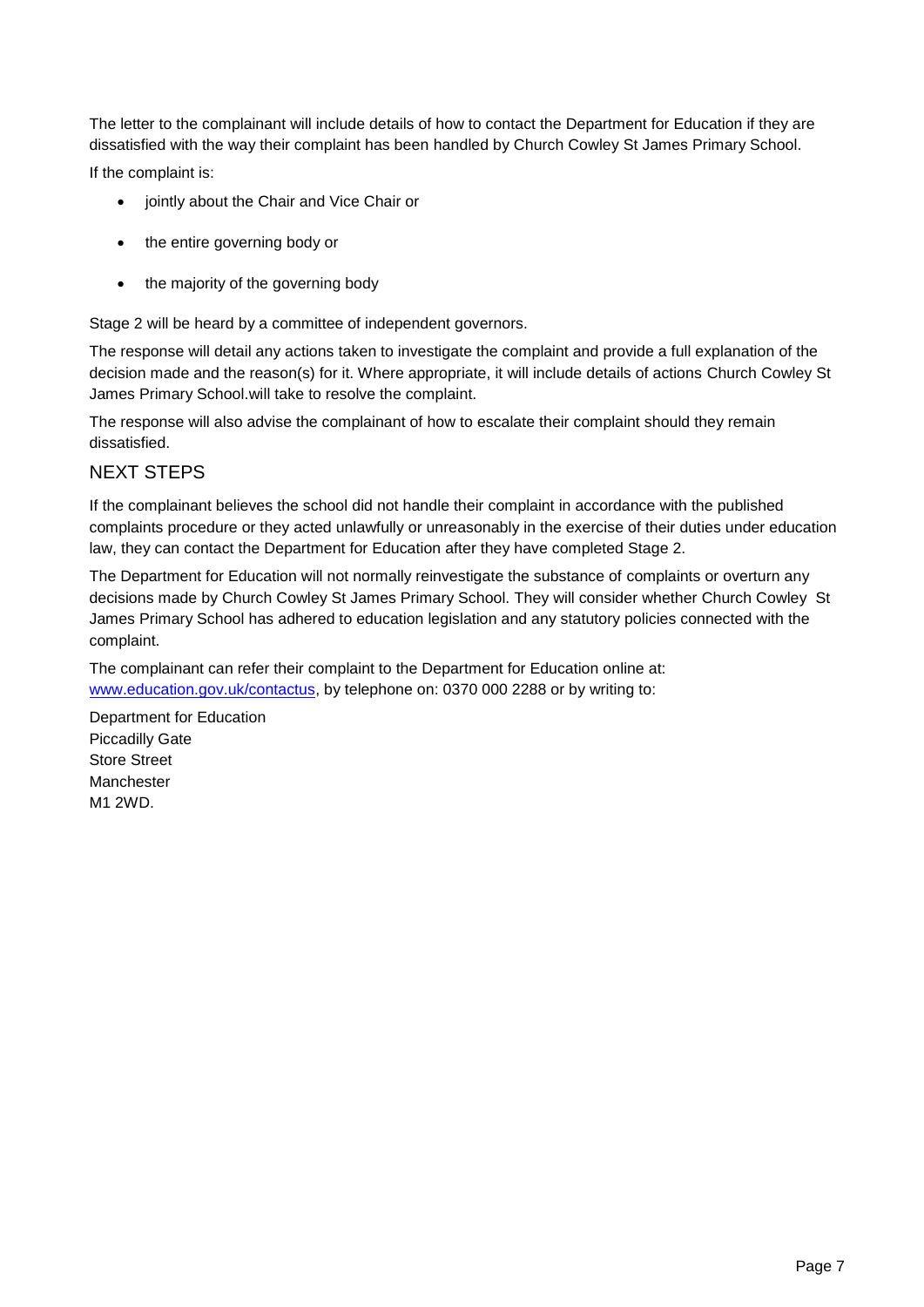### COMPLAINT FORM

Please complete and return to Kerry Lenton (C*omplaints co-ordinator*) who will acknowledge receipt and explain what action will be taken.

| Your name:                                                                                                     |
|----------------------------------------------------------------------------------------------------------------|
| Pupil's name (if relevant):                                                                                    |
| Your relationship to the pupil (if relevant):                                                                  |
| Address:                                                                                                       |
| Postcode:<br>Day time telephone number:<br>Evening telephone number:                                           |
| Please give details of your complaint, including whether you have spoken to anybody at the<br>school about it. |
|                                                                                                                |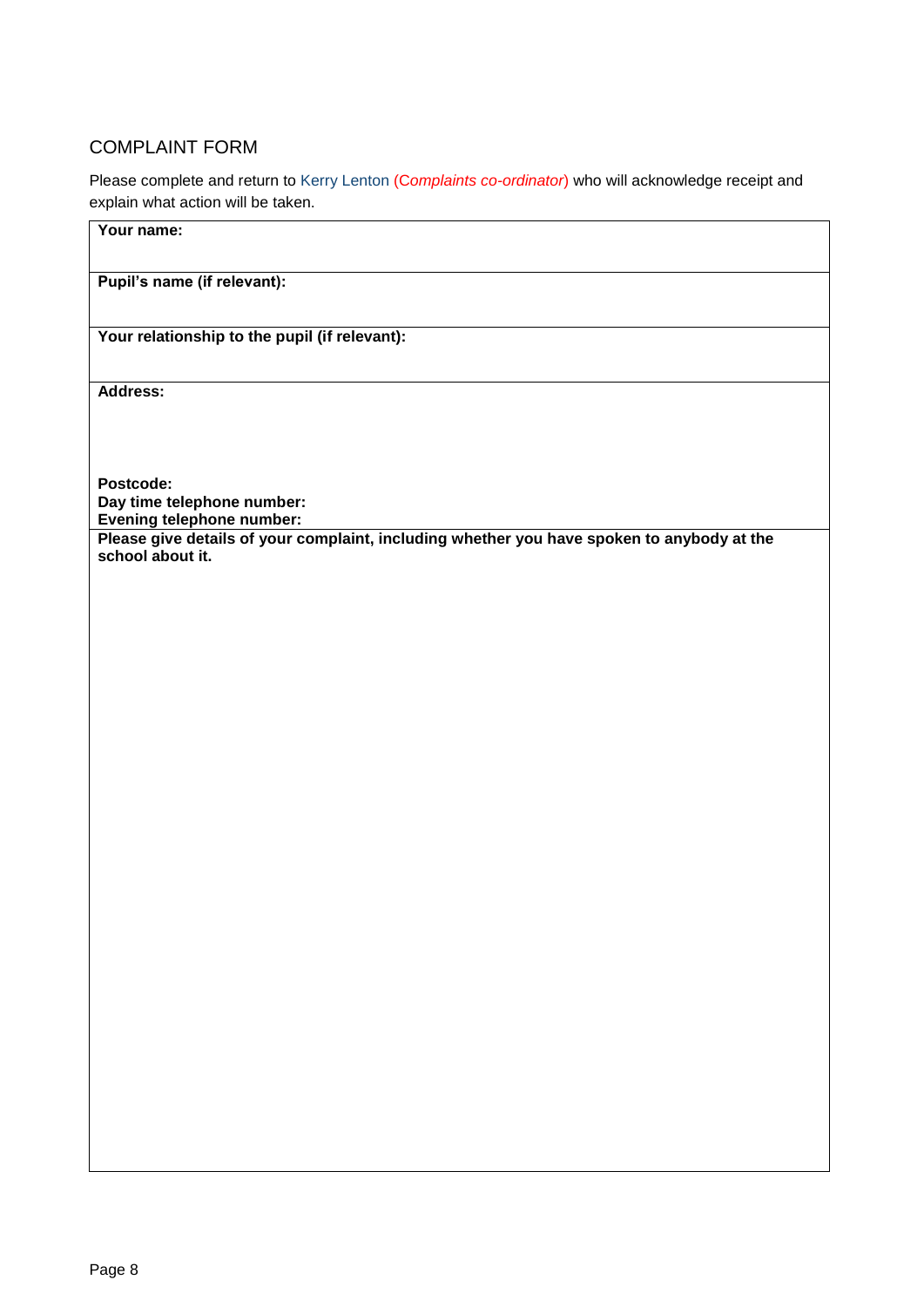| What actions do you feel might resolve the problem at this stage? |  |  |
|-------------------------------------------------------------------|--|--|
|                                                                   |  |  |
|                                                                   |  |  |
|                                                                   |  |  |
|                                                                   |  |  |
|                                                                   |  |  |
|                                                                   |  |  |
|                                                                   |  |  |
|                                                                   |  |  |
|                                                                   |  |  |
|                                                                   |  |  |
|                                                                   |  |  |
|                                                                   |  |  |
|                                                                   |  |  |
|                                                                   |  |  |
|                                                                   |  |  |
| Are you attaching any paperwork? If so, please give details.      |  |  |
|                                                                   |  |  |
|                                                                   |  |  |
|                                                                   |  |  |
|                                                                   |  |  |
|                                                                   |  |  |
|                                                                   |  |  |
|                                                                   |  |  |
|                                                                   |  |  |
|                                                                   |  |  |
|                                                                   |  |  |
|                                                                   |  |  |
|                                                                   |  |  |
|                                                                   |  |  |
| Signature:                                                        |  |  |
| Date:                                                             |  |  |
|                                                                   |  |  |
| <b>Official use</b>                                               |  |  |
| Date acknowledgement sent:                                        |  |  |
|                                                                   |  |  |
| By who:                                                           |  |  |
|                                                                   |  |  |
|                                                                   |  |  |
| <b>Complaint referred to:</b>                                     |  |  |
|                                                                   |  |  |
|                                                                   |  |  |
| Date:                                                             |  |  |
|                                                                   |  |  |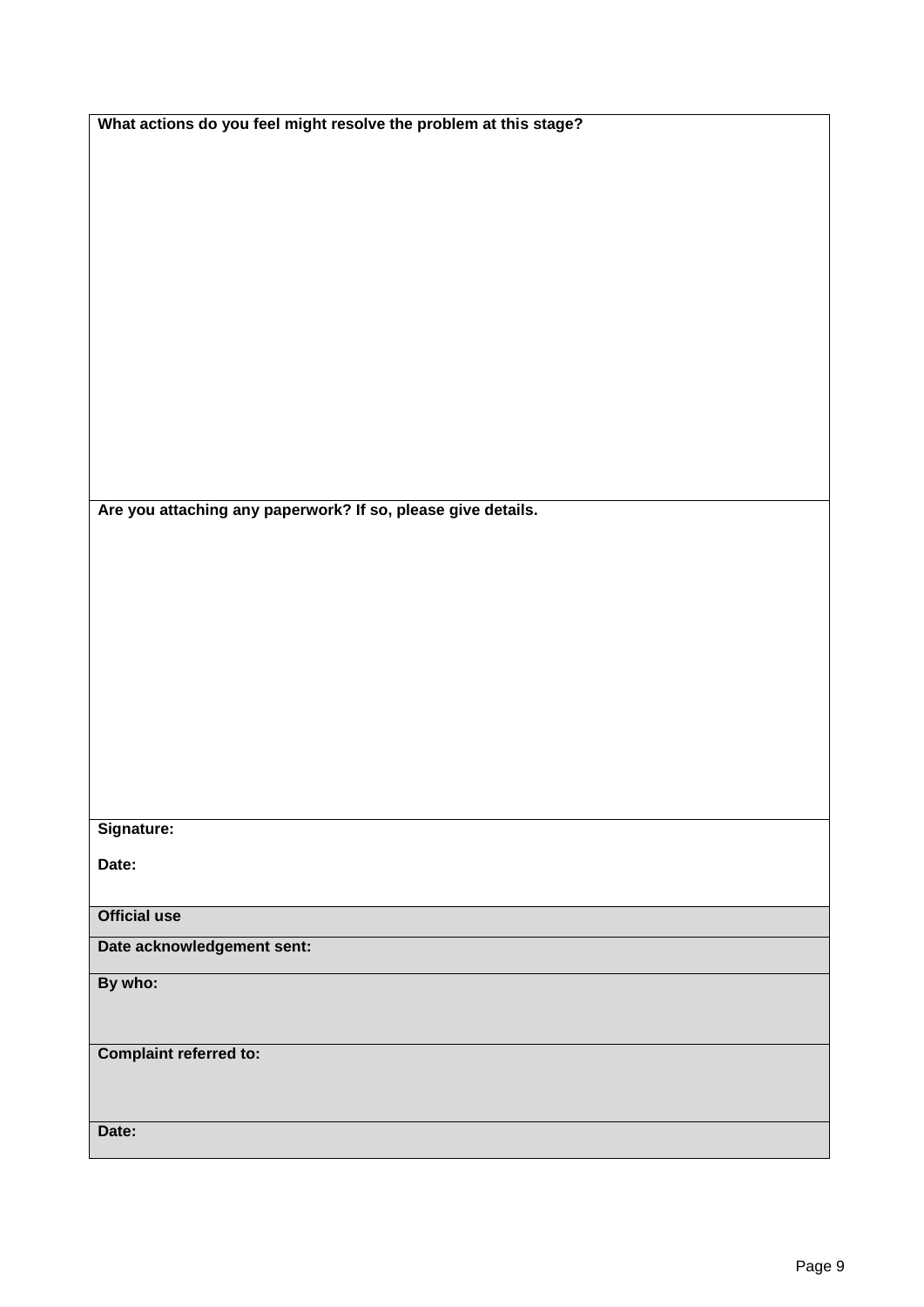### ROLES AND RESPONSIBILITIES

#### *COMPLAINANT*

The complainant will receive a more effective response to the complaint if they:

- explain the complaint in full as early as possible
- co-operate with the school in seeking a solution to the complaint
- respond promptly to requests for information or meetings or in agreeing the details of the complaint
- ask for assistance as needed
- treat all those involved in the complaint with respect
- refrain from publicising the details of their complaint on social media and respect confidentiality.

#### *INVESTIGATOR*

The investigator's role is to establish the facts relevant to the complaint by:

- providing a comprehensive, open, transparent and fair consideration of the complaint through:
	- $\circ$  sensitive and thorough interviewing of the complainant to establish what has happened and who has been involved
	- $\circ$  interviewing staff and children/young people and other people relevant to the complaint
	- o consideration of records and other relevant information
	- o analysing information
- liaising with the complainant and the complaints co-ordinator as appropriate to clarify what the complainant feels would put things right.

The investigator should:

- conduct interviews with an open mind and be prepared to persist in the questioning
- keep notes of interviews or arrange for an independent note taker to record minutes of the meeting
- ensure that any papers produced during the investigation are kept securely pending any appeal
- be mindful of the timescales to respond
- prepare a comprehensive report for the headteacher or complaints committee that sets out the facts, identifies solutions and recommends courses of action to resolve problems.

The headteacher or complaints committee will then determine whether to uphold or dismiss the complaint and communicate that decision to the complainant, providing the appropriate escalation details.

### **Complaints Co-ordinator**

The complaints co-ordinator should:

- ensure that the complainant is fully updated at each stage of the procedure
- liaise with staff members, headteacher, Chair of Governors, Clerk and LAs (if appropriate) to ensure the smooth running of the complaints procedure
- be aware of issues regarding:
	- o sharing third party information
	- $\circ$  additional support. This may be needed by complainants when making a complaint including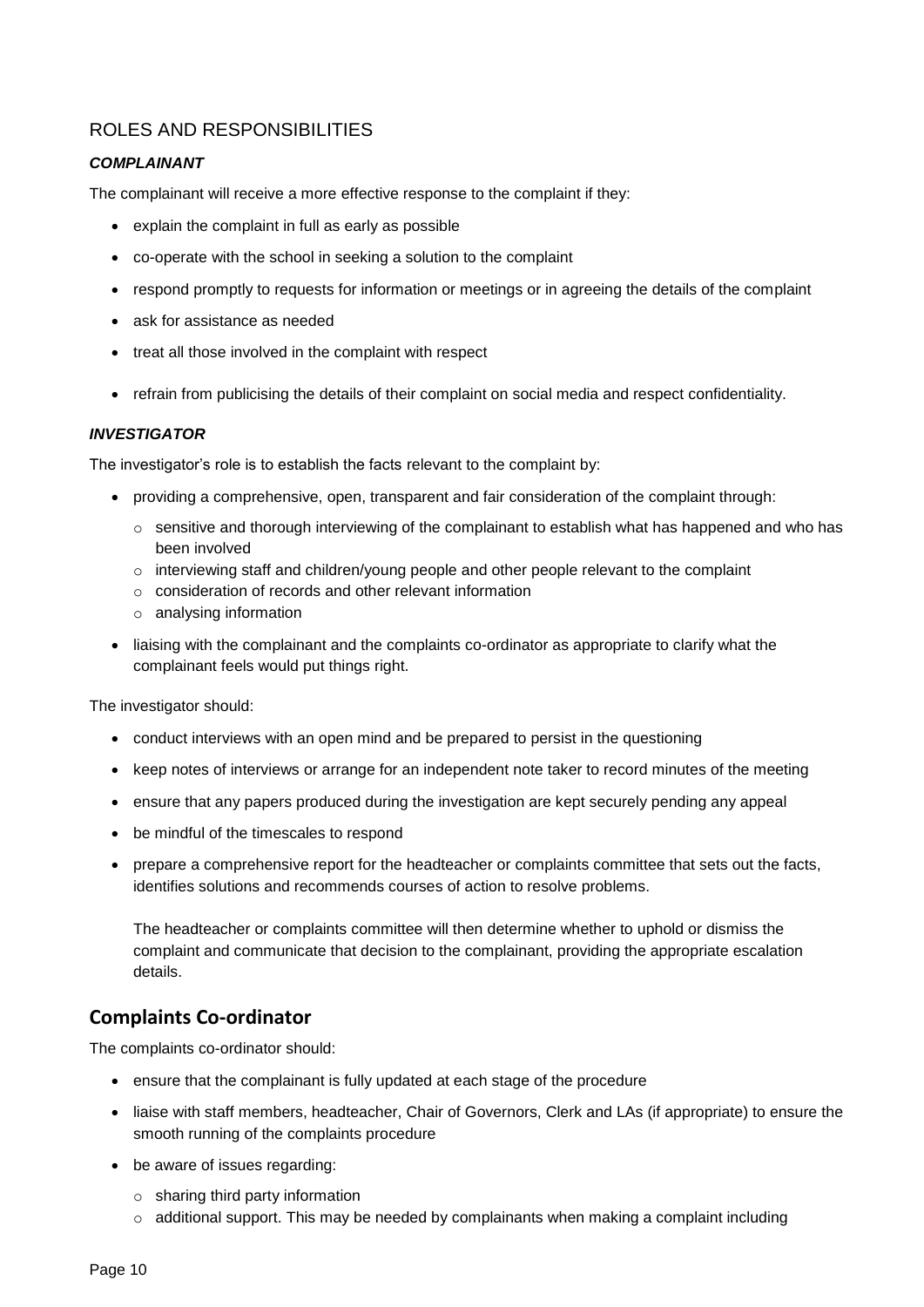interpretation support or where the complainant is a child or young person

• keep records.

#### *CLERK TO THE GOVERNING BODY*

The Clerk is the contact point for the complainant and the committee and should:

- ensure that all people involved in the complaint procedure are aware of their legal rights and duties, including any under legislation relating to school complaints, education law, the Equality Act 2010, the Freedom of Information Act 2000, the Data Protection Act (DPA) 2018 and the General Data Protection Regulations (GDPR)
- set the date, time and venue of the meeting, ensuring that the dates are convenient to all parties (if they are invited to attend) and that the venue and proceedings are accessible
- collate any written material relevant to the complaint (for example; stage 1 paperwork, school and complainant submissions) and send it to the parties in advance of the meeting within an agreed timescale
- record the proceedings
- circulate the minutes of the meeting
- notify all parties of the committee's decision.

#### *COMMITTEE CHAIR*

The committee's chair, who is nominated in advance of the complaint meeting, should ensure that:

- both parties are asked (via the Clerk) to provide any additional information relating to the complaint by a specified date in advance of the meeting
- the meeting is conducted in an informal manner, is not adversarial, and that, if all parties are invited to attend, everyone is treated with respect and courtesy
- complainants who may not be used to speaking at such a meeting are put at ease. This is particularly important if the complainant is a child/young person
- the remit of the committee is explained to the complainant
- written material is seen by everyone in attendance, provided it does not breach confidentiality or any individual's rights to privacy under the DPA 2018 or GDPR.

If a new issue arises it would be useful to give everyone the opportunity to consider and comment upon it; this may require a short adjournment of the meeting

- both the complainant and the school are given the opportunity to make their case and seek clarity, either through written submissions ahead of the meeting or verbally in the meeting itself
- the issues are addressed
- key findings of fact are made
- the committee is open-minded and acts independently
- no member of the committee has an external interest in the outcome of the proceedings or any involvement in an earlier stage of the procedure
- the meeting is minuted
- they liaise with the Clerk (and complaints co-ordinator, if the school has one).